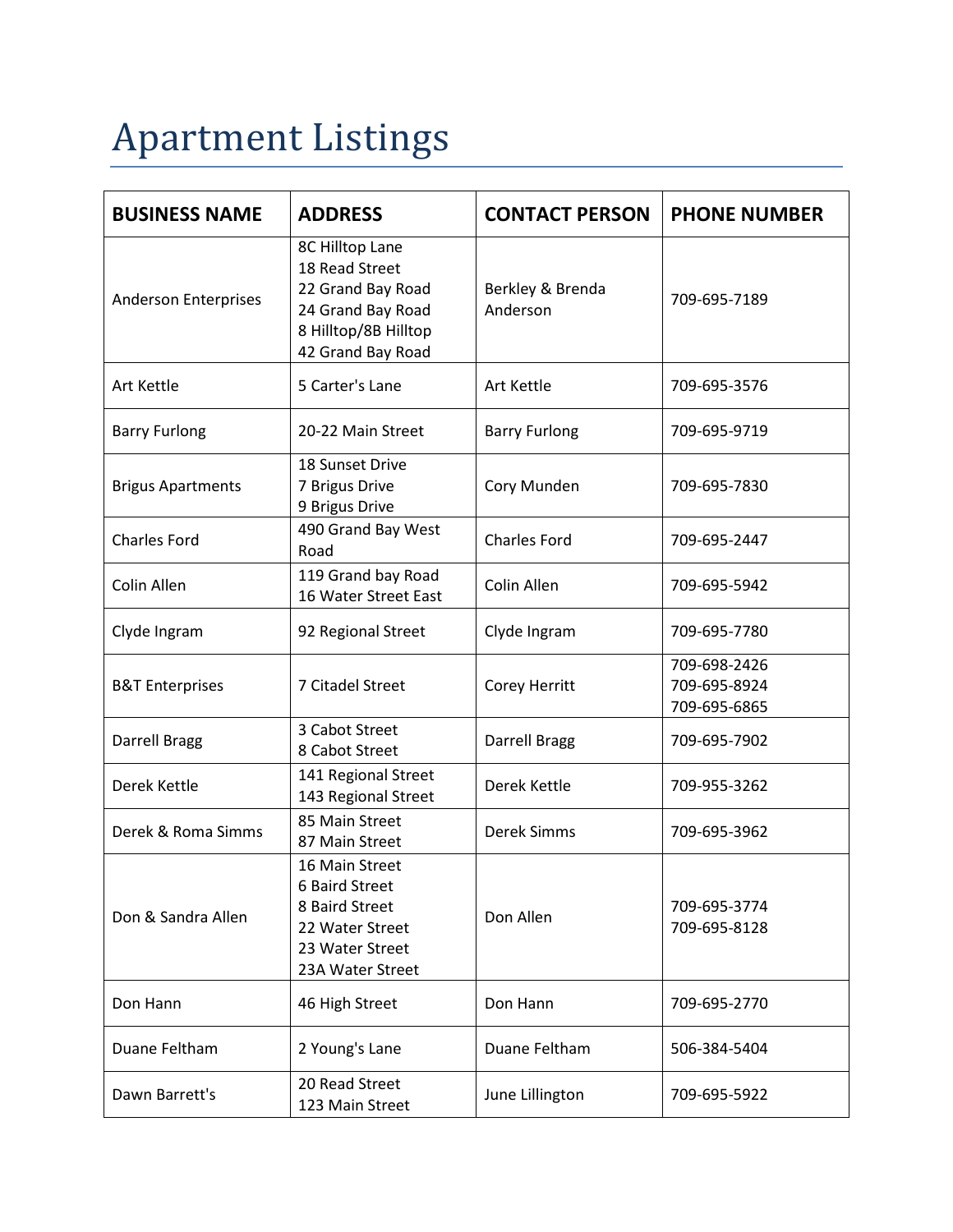| Gaurang Shukla                     | 153 Caribou Road<br>10 Currie Avenue<br>47 Legrow Street<br>15 Main Street<br>37A Regional Street                                                                                                                                       | Nicole Keeping                          | 709-695-9870                 |
|------------------------------------|-----------------------------------------------------------------------------------------------------------------------------------------------------------------------------------------------------------------------------------------|-----------------------------------------|------------------------------|
| <b>Greg Sheaves</b>                | 1 Legallais Street                                                                                                                                                                                                                      | <b>Greg Sheaves</b>                     | 709-695-3029<br>709-215-3400 |
| George & Colin Short               | 3 Elizabeth Avenue<br>14 Stadium Road<br>17 Stadium Road<br>78 Regional Street<br>38 Main Street<br>91 Main Street<br>161 Caribou Road<br>28 Currie Avenue<br>142 Regional Street<br>36 Main Street<br>30 Main Street<br>7 Vardy's Lane | George Short                            | 709-695-2400                 |
| Gerry Leriche                      | 16 Savoury's Lane<br>2 Chalk's Lane<br>118 Regional Street                                                                                                                                                                              | Gerry Leriche                           | 709-695-7408                 |
| <b>GGA Apartments</b>              | 165 Caribou Road<br>4 Harry's Lane<br>27 Water Street West                                                                                                                                                                              | <b>Bill Aucoin</b><br>Dwayne & Ben Gale | 709-955-2116<br>709-660-1957 |
| Judy Warren                        | 2 Irving's Lane<br>4 Main Street<br>1 Regional Street                                                                                                                                                                                   | Judy Warren                             | 709-695-3512                 |
| Maisie Anderson                    | 117 Main Street                                                                                                                                                                                                                         | <b>Maisie Anderson</b>                  | 709-695-1737                 |
| <b>Marks Store Limited</b>         | 174 Caribou Road                                                                                                                                                                                                                        | <b>Beverly Marks</b>                    | 709-695-7341                 |
| <b>MVP Investments</b>             | 82 Main Street                                                                                                                                                                                                                          | <b>Scott Strickland</b>                 | 709-695-5852                 |
| Newfoundland &<br>Labrador Housing |                                                                                                                                                                                                                                         |                                         | 709-643-6826                 |
| <b>NHLC</b>                        | 58 Oregon Drive,<br>Stephenville                                                                                                                                                                                                        |                                         | 709-643-6826                 |
| O'Brien Investments                | 78 Main Street                                                                                                                                                                                                                          | Geraldine O'Brien                       | 709-695-3800                 |
| Parson's Apartments                | 16A Currie Avenue<br>16B Currie Avenue<br>18 Currie Avenue                                                                                                                                                                              | <b>Richard Parsons</b>                  | 709-695-9718                 |
| Patrick Osmond                     | 168 Caribou Road                                                                                                                                                                                                                        | Patrick Osmond                          | 709-694-0808                 |